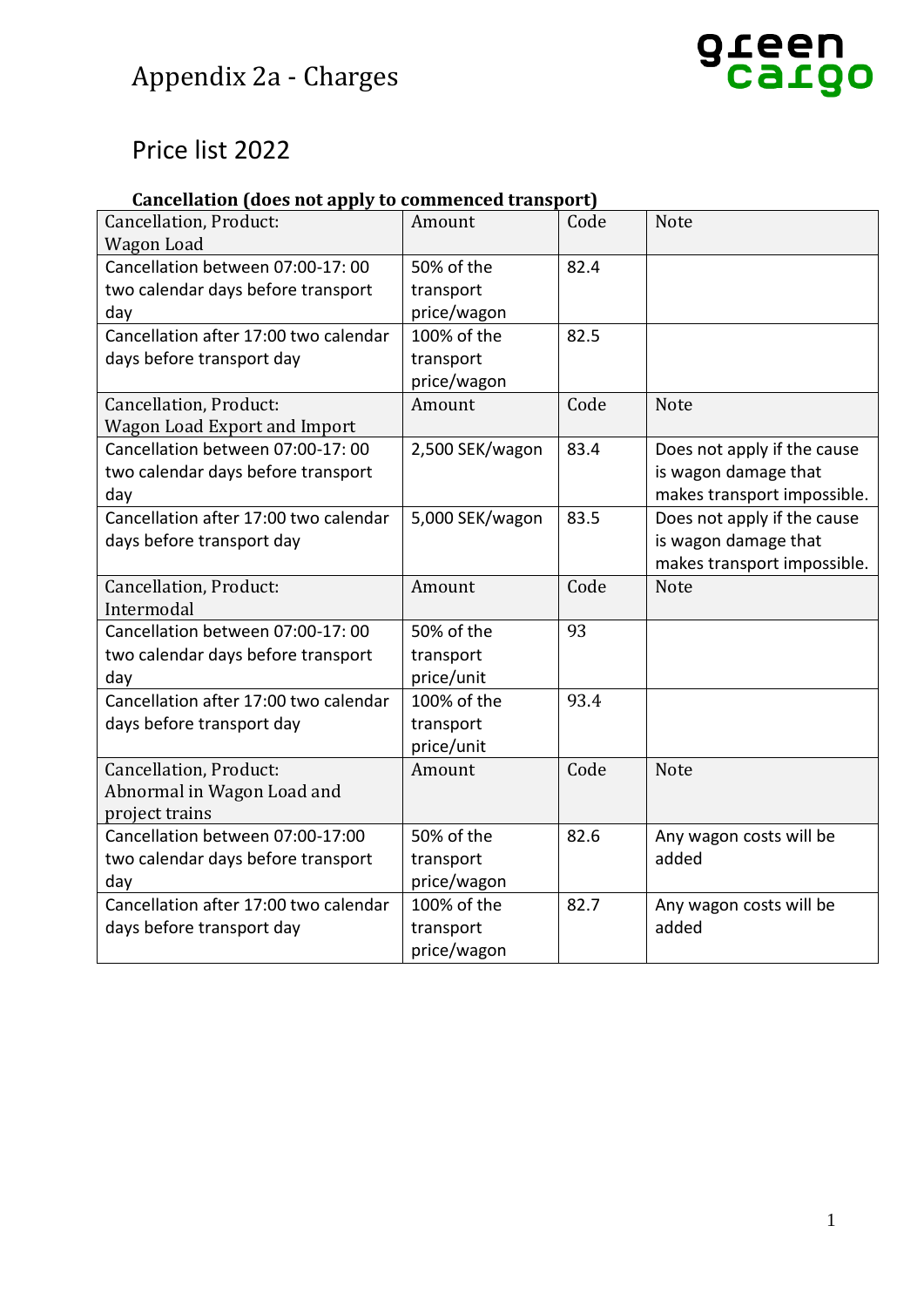

#### **Amended disposal / amending of transport agreement (order) (after commenced transport)**

| Amended disposal                                                          | Amount          | Code | Note                                        |
|---------------------------------------------------------------------------|-----------------|------|---------------------------------------------|
| <b>Amended disposal Domestic</b>                                          | 1,530 SEK/wagon | 82.3 | To be added:                                |
| The consignor or, where applicable,                                       |                 |      | - Freight to new destination                |
| the consignee, when the consignment                                       |                 |      | as per offer or agreement                   |
| note has been delivered and/or the                                        |                 |      | alternatively costs for return              |
| wagon has been collected, wants to                                        |                 |      | transport                                   |
| amend information with regard to:                                         |                 |      | - Actual additional costs                   |
| arrival station, consignee, time for                                      |                 |      | incurred                                    |
| delivery of goods or other.                                               |                 |      |                                             |
| Amended disposal Export before the                                        | 1,020 SEK/wagon | 82.8 | To be added:                                |
| <b>Swedish border</b>                                                     |                 |      | -Freight to new destination                 |
| The consignor or, where applicable,                                       |                 |      | as per offer or agreement                   |
| the consignee, when the consignment                                       |                 |      | alternatively costs for return              |
| note has been delivered and/or the                                        |                 |      | transport                                   |
| wagon has been collected, wants to                                        |                 |      | - Actual additional costs                   |
| amend information with regard to:                                         |                 |      | incurred                                    |
| arrival station, consignee, time for                                      |                 |      |                                             |
| delivery of goods or other.                                               |                 |      |                                             |
| <b>Amended disposal Export and Import</b>                                 | 2,550 SEK/wagon | 82.9 | To be added:                                |
| after the Swedish border                                                  |                 |      | -Freight to new destination                 |
| The consignor or, where applicable,                                       |                 |      | as per offer or agreement                   |
| the consignee, when the consignment                                       |                 |      | alternatively costs for return              |
| note has been delivered and/or the                                        |                 |      | transport                                   |
| wagon has been collected, wants to                                        |                 |      | - Actual additional costs                   |
| amend information with regard to:                                         |                 |      | incurred                                    |
| arrival station, consignee, time for                                      |                 |      |                                             |
| delivery of goods or other.                                               |                 |      |                                             |
| Amended disposal Import before the<br><b>Swedish border</b>               | 375 SEK/wagon   | 82.1 | To be added:                                |
|                                                                           |                 |      | -Freight to new destination                 |
| The consignor or, where applicable,                                       |                 |      | as per offer or agreement                   |
| the consignee, when the consignment<br>note has been delivered and/or the |                 |      | alternatively costs for return<br>transport |
| wagon has been collected, wants to                                        |                 |      | - Actual additional costs                   |
| amend information with regard to:                                         |                 |      | incurred                                    |
| arrival station, consignee, time for                                      |                 |      |                                             |
| delivery of goods or other.                                               |                 |      |                                             |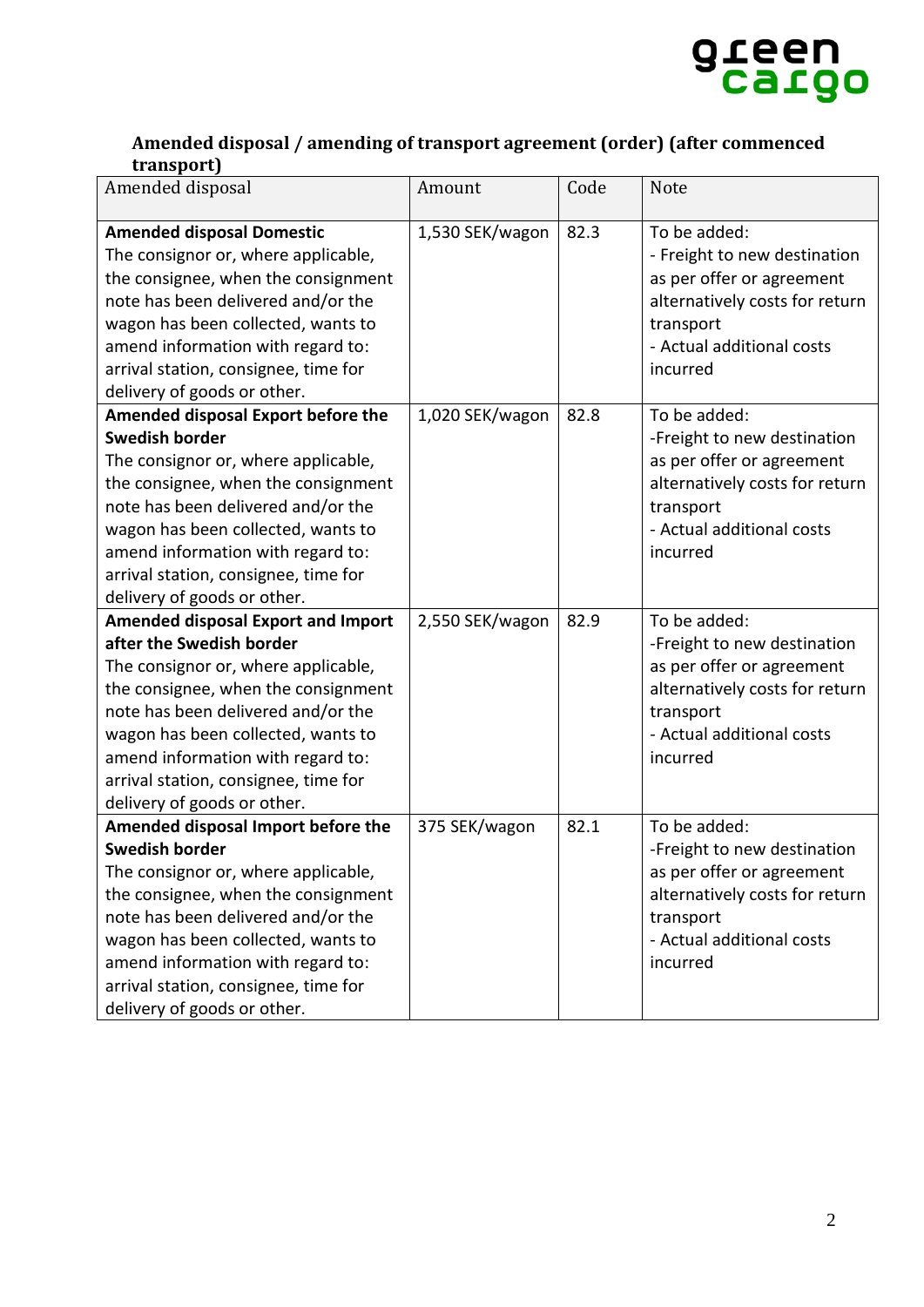

#### **Exceeded disposition time**

| <b>Exceeded disposition time</b>                                               | Amount             | Code | <b>Note</b>                                         |
|--------------------------------------------------------------------------------|--------------------|------|-----------------------------------------------------|
| Exceeded disposition time at departure<br>station (loading)                    |                    |      | Valid per each commenced<br>8-hour period, weekdays |
|                                                                                |                    |      | between 07:00-17:00                                 |
| 2-axle wagon and commenced time<br>period (8 hours unless otherwise<br>agreed) | 1,020<br>SEK/wagon | 50.1 |                                                     |
| 4-axle wagon and commenced time                                                | 1,530              | 50.2 |                                                     |
| period (8 hours unless otherwise<br>agreed)                                    | SEK/wagon          |      |                                                     |
| Exceeded disposition time at arrival                                           |                    |      | Valid for each commenced                            |
| station (unloading)                                                            |                    |      | 8-hour period, weekdays                             |
|                                                                                |                    |      | between 07:00-17:00                                 |
| 2-axle wagon and commenced time                                                | 1,020              | 50.3 |                                                     |
| period (8 hours unless otherwise                                               | SEK/wagon          |      |                                                     |
| agreed)                                                                        |                    |      |                                                     |
| 4-axle wagon and commenced time                                                | 1,530              | 50.4 |                                                     |
| period (8 hours unless otherwise<br>agreed)                                    | SEK/wagon          |      |                                                     |
| Exceeded disposition time when                                                 |                    |      |                                                     |
| loading/unloading abnormal carriage                                            |                    |      |                                                     |
| wagons                                                                         |                    |      |                                                     |
| 6-axle U-wagon and commenced time                                              | 2,550              | 51.1 |                                                     |
| period (8 hours unless otherwise                                               | SEK/wagon and      |      |                                                     |
| agreed)                                                                        | day                |      |                                                     |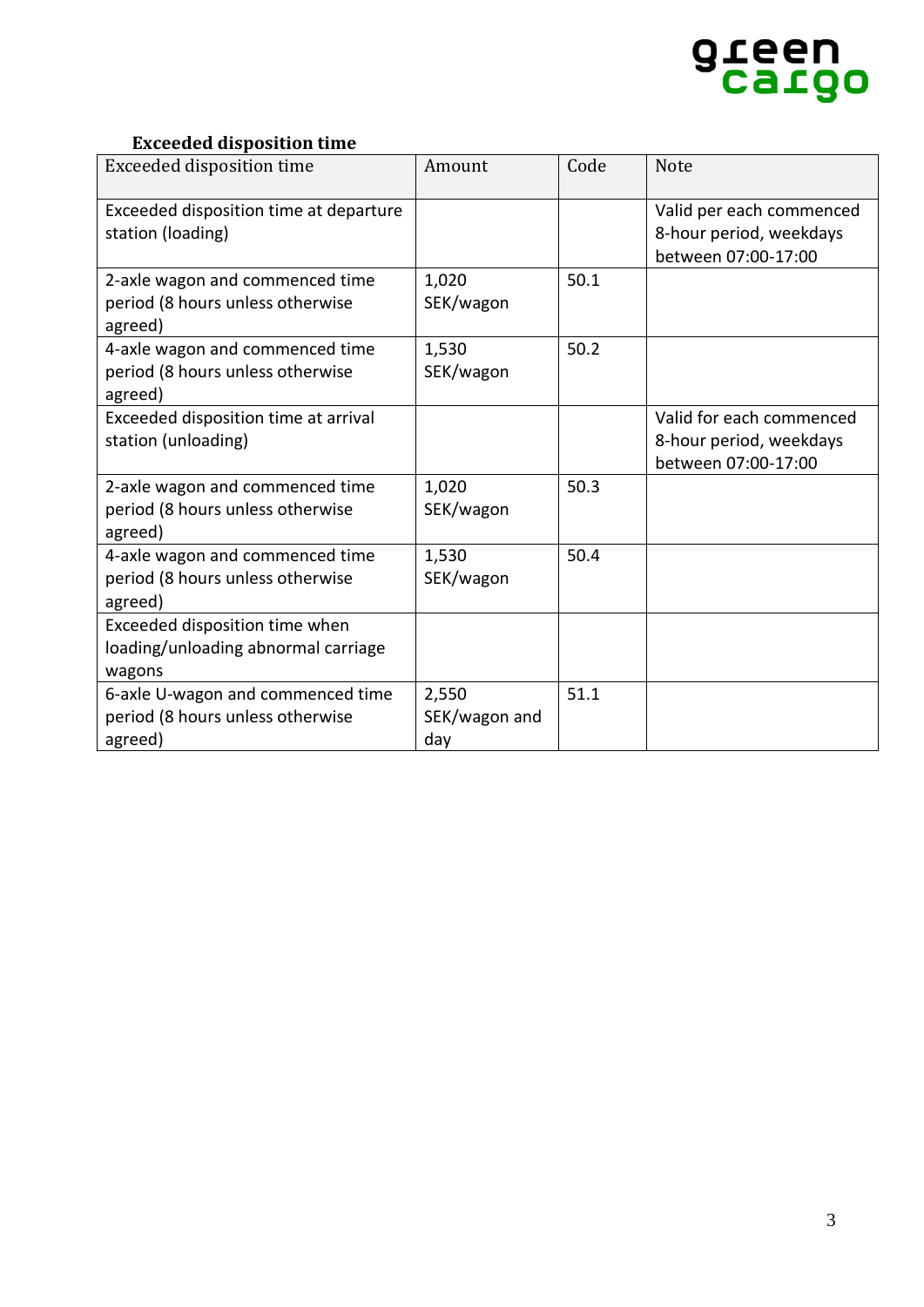

#### **Other charges**

| Railway                                                                                          | Amount                                                      | Code | <b>Note</b>                                                                                                                                                                                      |
|--------------------------------------------------------------------------------------------------|-------------------------------------------------------------|------|--------------------------------------------------------------------------------------------------------------------------------------------------------------------------------------------------|
| Incomplete/incorrect information<br>in consignment note Wagon Load                               | 510 SEK/wagon                                               | 77.1 |                                                                                                                                                                                                  |
| Incomplete/incorrect information<br>in consignment note arriving goods<br>at ports and terminals | 4,080 SEK/wagon                                             | 77.2 | Wagon rent, if any, to be<br>added                                                                                                                                                               |
| Incomplete/incorrect information<br>in consignment note Intermodal                               | 510 SEK/transport<br>unit                                   | 77.3 |                                                                                                                                                                                                  |
| Goods not customs cleared                                                                        | 4,080 SEK/wagon,<br>transport unit or<br>train              | 77.4 |                                                                                                                                                                                                  |
| Seal and/or supplement of<br>consignment note with seal<br>number                                | 510 SEK/transport<br>unit                                   | 82.2 |                                                                                                                                                                                                  |
| Dangerous goods labels / ID cards                                                                | 3,570 SEK                                                   | 32   |                                                                                                                                                                                                  |
| Measures/adjustments - Transport<br>unit and wagon                                               |                                                             | 32.1 | Actual costs incurred<br>and/or charges in<br>accordance with tariff                                                                                                                             |
| Adjustment of underrun protection                                                                | 3,630 SEK                                                   | 32.1 | Including shunting and<br>labor cost                                                                                                                                                             |
| Container relift                                                                                 | 4,310 SEK                                                   | 32.1 | Including shunting and<br>labor cost                                                                                                                                                             |
| Close and regulate container door                                                                | 3,180 SEK                                                   | 32.1 | Including shunting and<br>labor cost                                                                                                                                                             |
| Overload                                                                                         | 1,530 SEK/wagon as<br>a minimum                             | 32.2 | Actual costs incurred (e.g.<br>repair of wagon damage)<br>and other damage to Green<br>Cargo must always be fully<br>reimbursed, the stated<br>amount of 1530 SEK is a<br>minimum fee            |
| Cleaning of wagon                                                                                | 1,530 SEK/<br>commenced hour                                | 71   | Costs for any equipment as<br>well as costs for wagon rent<br>and extra shunting to be<br>added                                                                                                  |
| Extra lift at terminal                                                                           | Charged according<br>to the respective<br>terminal's tariff | 91.3 | Costs attributable to lifting<br>performed on earlier<br>delivery than the day of<br>departure and/or on later<br>delivery than on the day of<br>arrival, as well as on<br>temporary arrangement |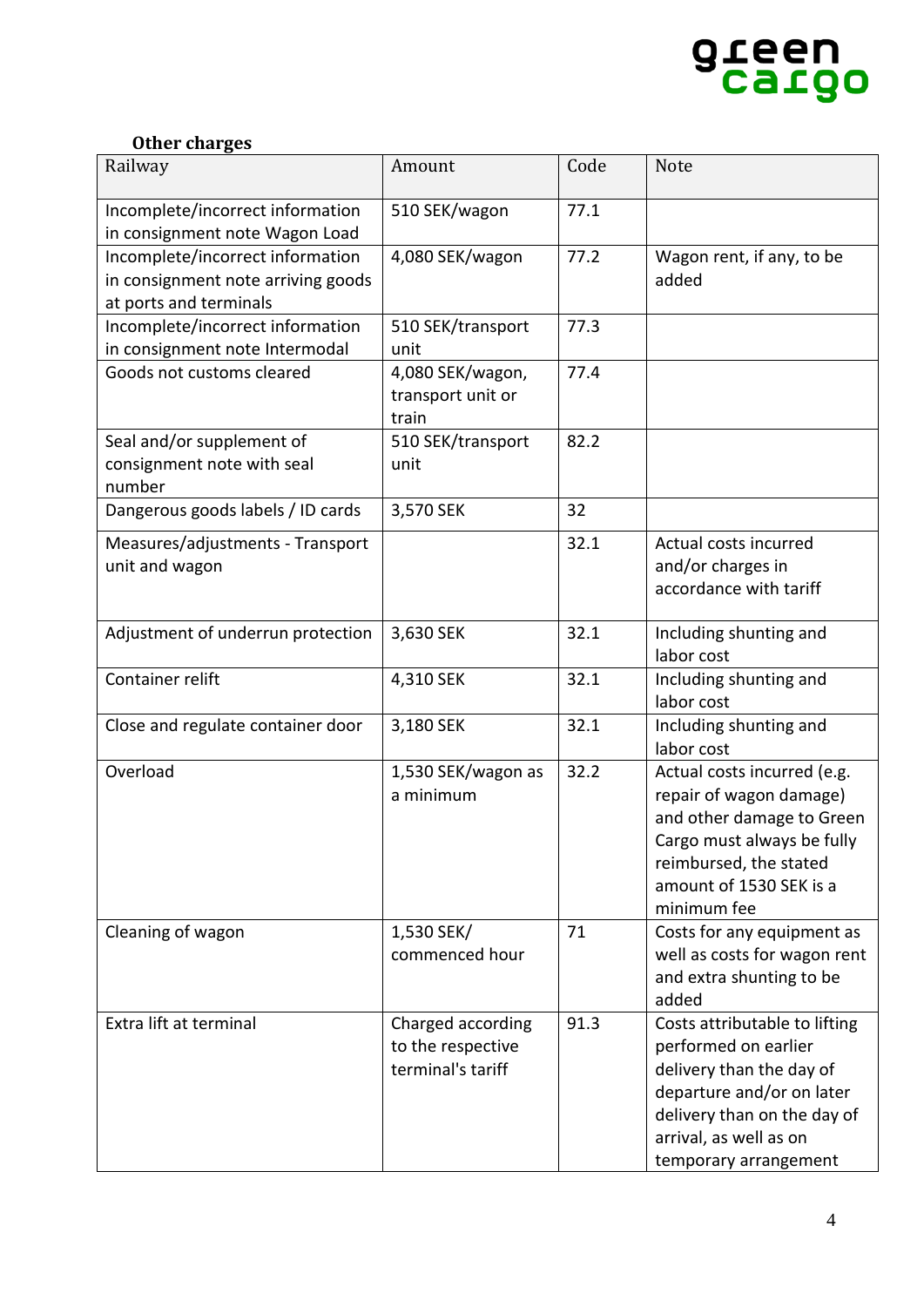# green<br>Cargo

| Site rental, temporary                                                        | Charged according            | 91.1 |                                                                                                                                                                                                                         |
|-------------------------------------------------------------------------------|------------------------------|------|-------------------------------------------------------------------------------------------------------------------------------------------------------------------------------------------------------------------------|
| arrangement                                                                   | to the respective            |      |                                                                                                                                                                                                                         |
|                                                                               | terminal's tariff            |      |                                                                                                                                                                                                                         |
| Other expenses                                                                | Actual costs incurred        | 83   |                                                                                                                                                                                                                         |
| Other charges                                                                 | Actual costs incurred        | 27   |                                                                                                                                                                                                                         |
| Extra transfer of 2-axle wagon that<br>cannot be exchanged to the<br>customer | 800 SEK/wagon                | 77.5 | Refers to occasions when a<br>notified wagon cannot be<br>exchanged for a receiver<br>due to obstacles on the<br>tracks. For example, that<br>the track is full of/or<br>blocked by other wagons or<br>is not navigable |
| Extra transfer of 4-axle wagon that<br>cannot be exchanged to the<br>customer | 1,590 SEK/wagon              | 77.5 | Refers to occasions when a<br>notified wagon cannot be<br>exchanged for a receiver<br>due to obstacles on the<br>tracks. For example, that<br>the track is full of/or<br>blocked by other wagons or<br>is not navigable |
| Document management fee for<br>waste transports                               | 400 SEK/<br>consignment note | 77.6 | The fee applies to cross-<br>border traffic with goods<br>classified as waste where<br>special documentation<br>must accompany the<br>transport                                                                         |

#### **Other charges**

| Car/Conveyance/Collection           | Amount              | Code | <b>Note</b>                |
|-------------------------------------|---------------------|------|----------------------------|
| /Distribution                       |                     |      |                            |
| Waiting time for collection and     |                     |      |                            |
| distribution:                       |                     |      |                            |
| Weekdays: per commenced 30          | 460                 | 95.3 | Waiting cost is charged if |
| minute period                       | SEK/commenced       |      | loading/unloading exceeds  |
|                                     | 30 minute period    |      | 1 hour                     |
| Saturday/Sunday and holiday:        | 870                 | 95.4 | Waiting cost is charged if |
| per commenced 30 minute period      | SEK/commenced       |      | loading/unloading exceeds  |
|                                     | 30 minute period    |      | 1 hour                     |
| Unit uncollectable for road vehicle | <b>Actual costs</b> | 95.1 | Charged when unit is not   |
|                                     | incurred            |      | ready for collection or    |
|                                     |                     |      | cannot be received         |